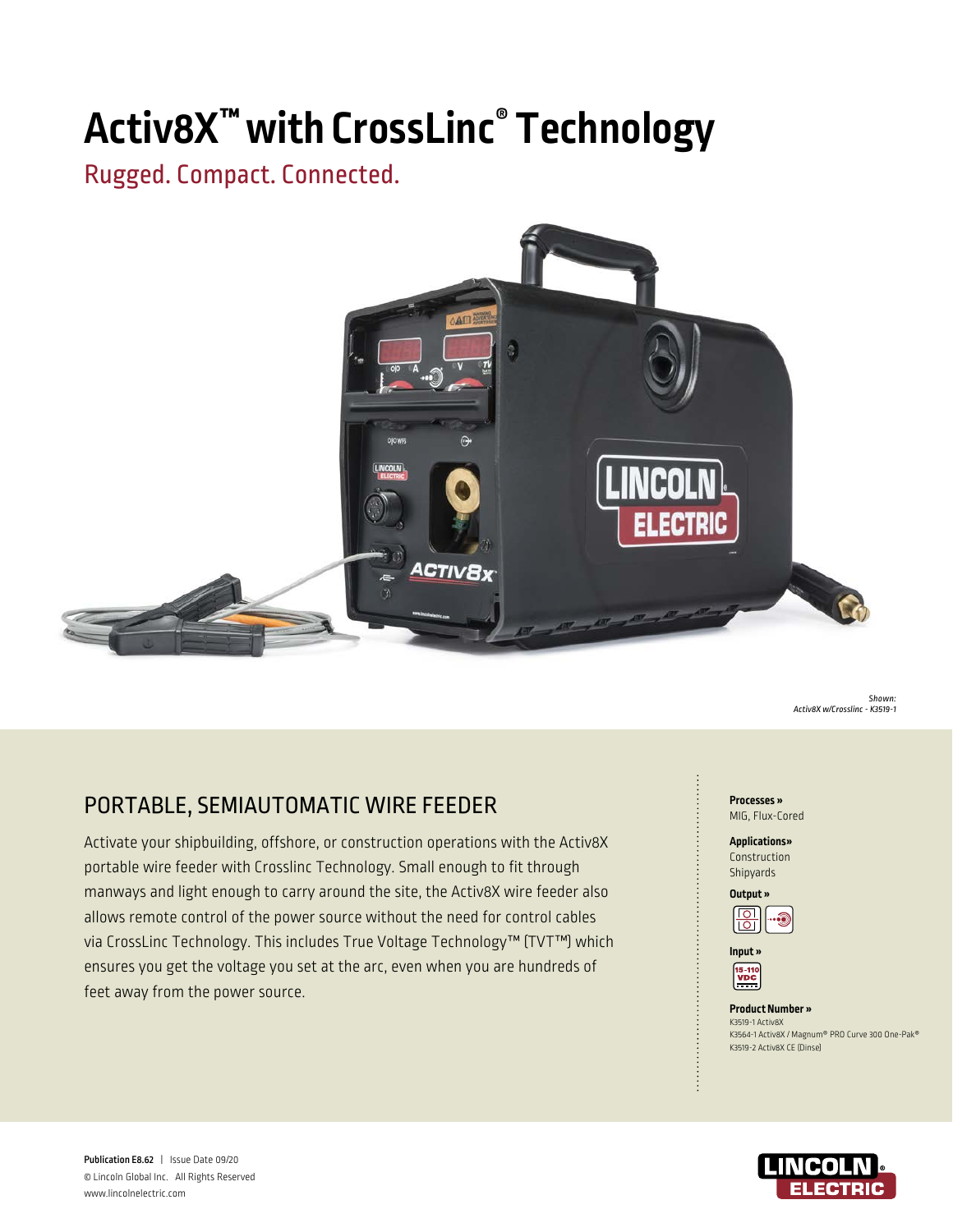# **RUGGED.**

- » Impact resistant, flame retardant case provides rugged durability for tough conditions.
- » Potted PC Boards for moisture and corrosion protection.
- » Maxtrac® Wire Drive System– Heavy-duty cast aluminum wire drive system provides reliable feeding and durability.
- » Tachometer feedback ensures accurate wire feed speed.

# **COMPACT.**

- Lightest construction feeder on the market today.
- » Accepts up to 8 in. (203 mm) diameter wire spools.

# **CONNECTED.**

- » CrossLinc Technology allows for remote output control over the welding leads. No control cable needed!
- » True Voltage Technology™ (TVT™) automatically compensates for voltage drops across long welding cables.

## **FIELD ARMOR**

We understand that when you're on the job anything can happen at any time, and the last thing you want to do is worry about your equipment getting damaged. That's why we designed Field Armor<sup>™</sup>, protective advancements to your machine's body keeping knobs, cables, and internal mechanisms out of harm's way.



- 1. Impact resistant, flame retardant case.
- 2. Potted PC board to protect from the elements.
- 3. Internal, marine grade aluminum skeleton for superior corrosion and impact resistance.
- 4. Lift bale for easy lowering through manways and protects gas fittings from incidental contact.
- 5. Control shield protects control knobs from external damage.

## **RECOMMENDED POWER SOURCES**

# **Look for the X**

The Activ8X wire feeder will work with any CV or CC power source as a simple, across-the-arc feeder. However, when paired together with a CrossLinc Technology compatible power source, communication will be established, and welding output is controlled from the feeder without control cables.

CrossLinc Technology compatible feeders and power sources carry an X in their name, i.e. "Activ8X", "Flextec® 350X", etc.

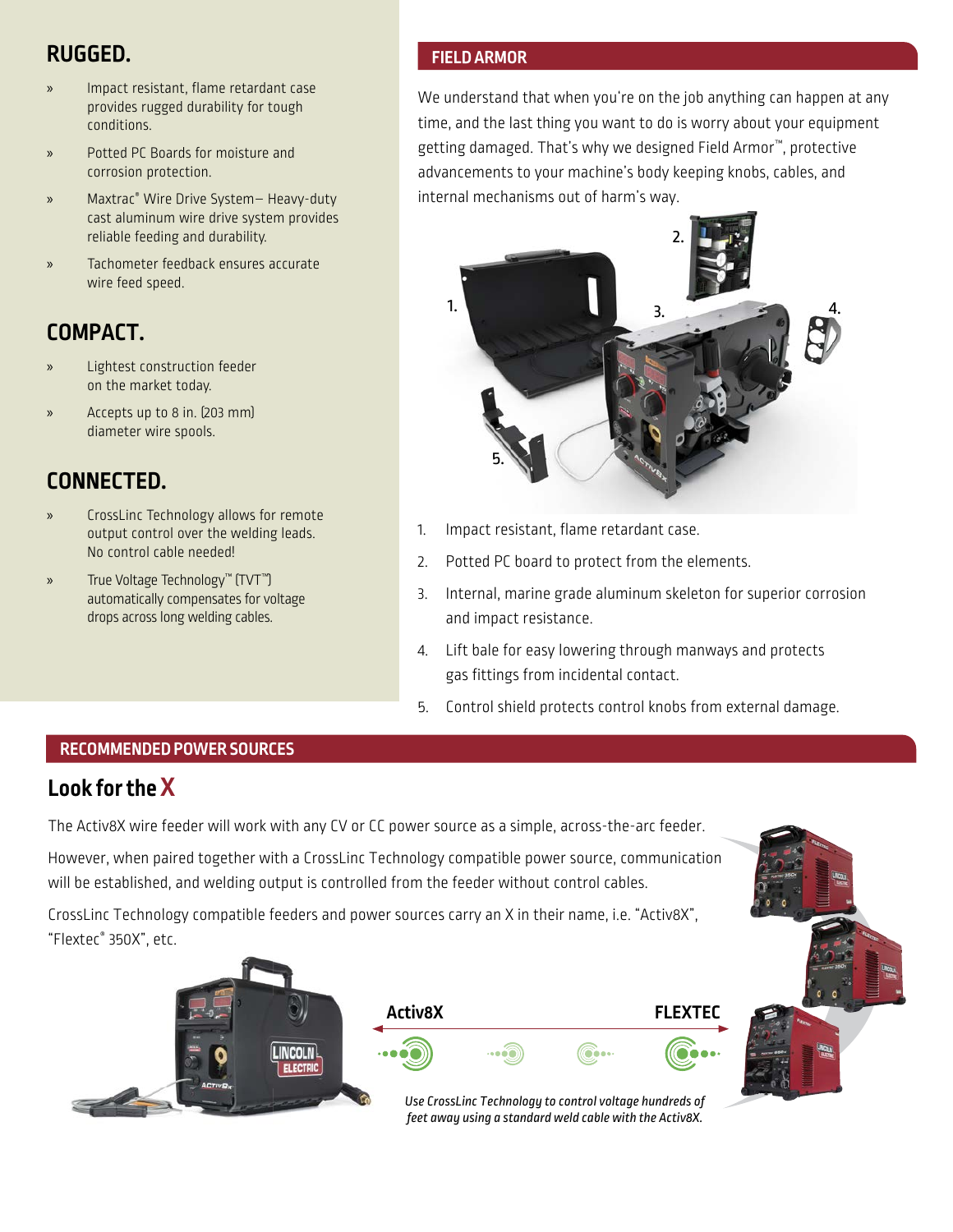

**CrossLinc w/True Voltage Technology (TVT) –** Improve all aspects of your operation with CrossLinc Technology and TVT.

### Safety

- Reduce jobsite clutter by removing cumbersome control cables.
- Eliminate unnecessary movement of personnel across the jobsite.
- No need to drag heavy control cables around the site.

#### **Crosslinc Technology Communicates Settings Directly Over The Weld Cables.**

- No additional control cable is needed.
- Pre-set the desired voltage on the feeder.
- The feeder sends the signal to the CrossLinc enabled power source.
- The CrossLinc compatible power source puts out the desired voltage.
- The Activ8X recieves the voltage and lets you know the actual voltage at the arc.

#### Quality

- Full output control at the arc results in the correct settings for every weld.
- True Voltage Technology (TVT) accurately compensates for voltage drop across long cable runs.
- Eliminate unintentional machine adjustments by helpers or other operators.

#### Productivity

- Setup faster with fewer cable connections.
- Eliminate trips to the power source to make procedure adjustments.
- Minimize rework with easy settings adjustments.



## **TRUE VOLTAGE TECHNOLOGY (TVT)**



As is common in many outdoor welding applications: (Structural steel, Shipbuilding, Offshore, etc.) the operator can be located hundreds of feet away from the power source. Long cables and multiple connections can create a difference in voltage (voltage drop) between the power source and the weld. In the example to the right, 24volts is set on the welding power source. Due to electrical resistance through long cables, only 20volts are actually available at the arc. This may result in a cold weld.



True Voltage Technology (TVT) sees this drop and gives you the true voltage you set by adjusting the power source to compensate for the voltage drop. In the example below, 24v is preset at the Activ8X wire feeder. TVT senses there is a 4 volt drop due to long weld cables and compensates by increasing the welder output to 28V. The result is the desired 24v available at the welding arc.

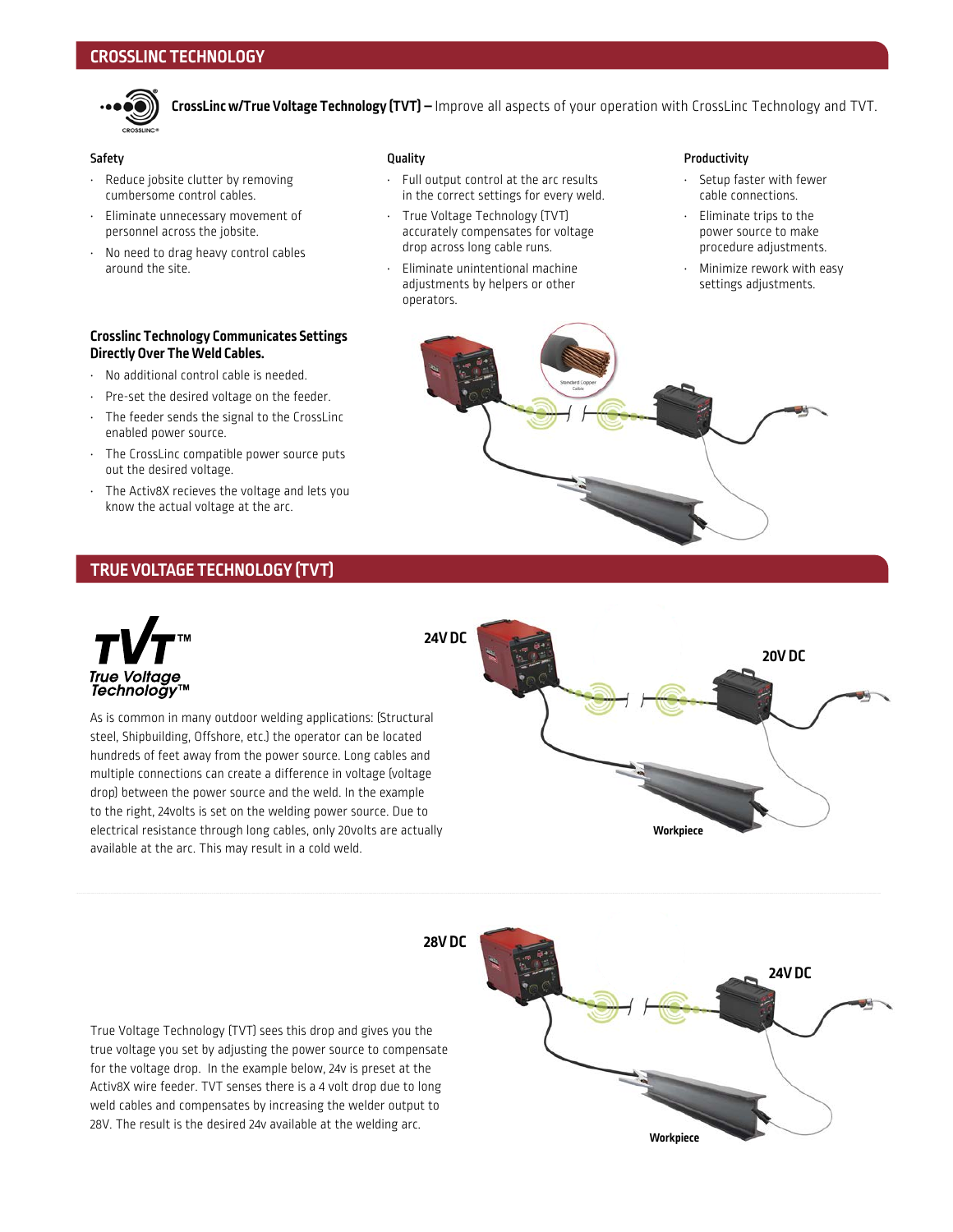## **WIRE DRIVE**



## **CONTROLS**

## **INCOMING CONNECTIONS**





\* CE model includes Twist Mate / Dinse connector as standard.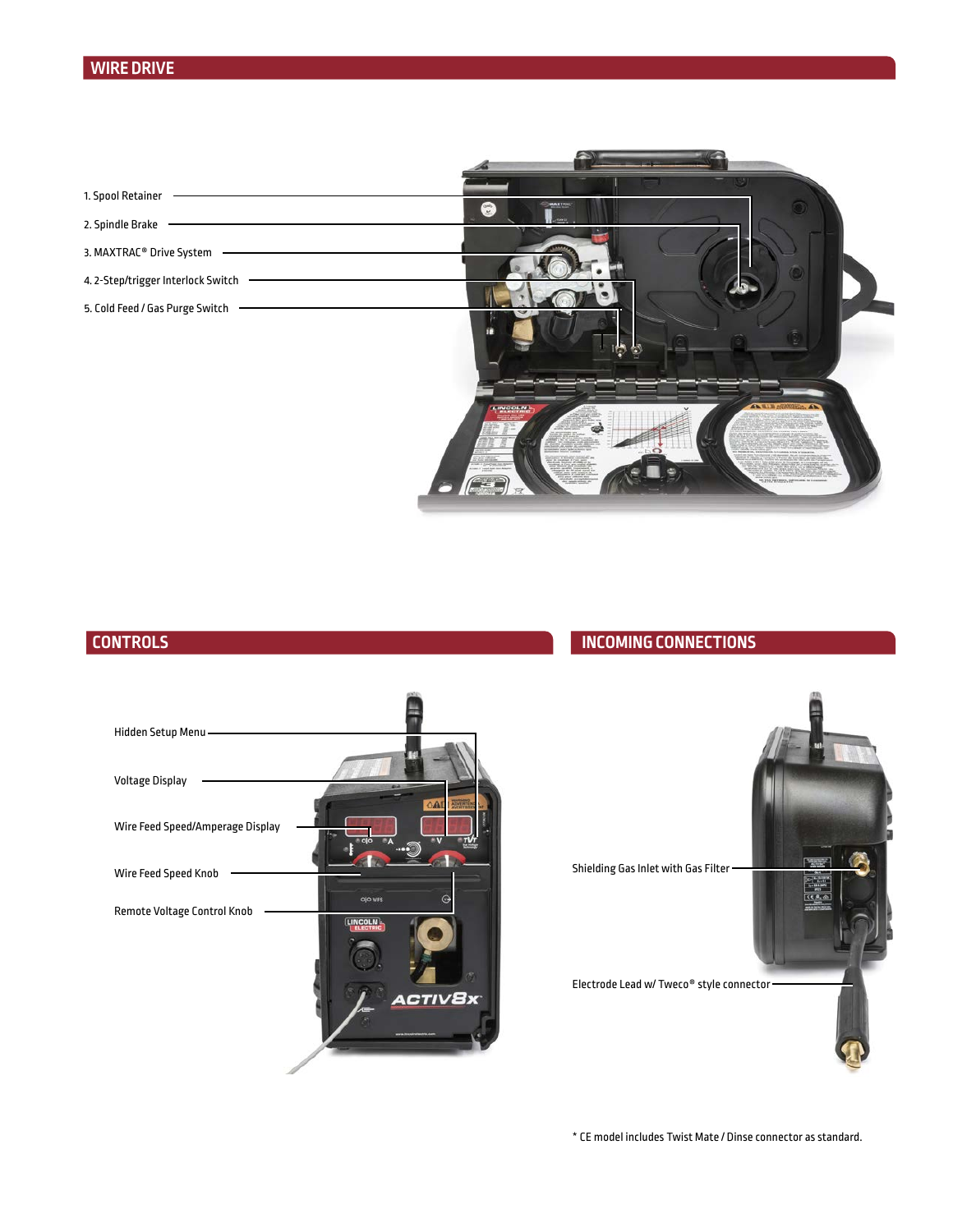

## **Patented Dual Spring Pressure Arm**

- Easy turn numeric tension indicator
- Set heavy tension for solid steel and stainless steel wire
- Set moderate tension for cored wires
- Set soft tension for aluminum wire
- Wide idler arm hinge delivers improved drive roll clamping pressure



#### **Twist-Lock Drive Roll Hubs**

- Two gear driven rolls
- Fast, tool-less changeovers

## **Patented Split Wire Guides**

- Full support for wire throughout the drive path
- Removable outer wire guide for easy access
- No tools required
- No birdnesting

### **Rigid Cast Aluminum Frame**

• Enhances precise drive roll alignment

### **Brass to Brass Interchangeable Gun Bushings**

- More reliable electrical conductivity – no oxide build-up
- More efficient energy transfer – lower voltage drops
- Easily adapt any number of Lincoln Magnum®, Magnum® PRO or competitive guns

**Patented Drive Rolls**

- For steel new design delivers 20% more feeding force
- For aluminum chrome plated to resist build-up

## **Separate Drive Gear**

• Reduces pressure on motor for extended service life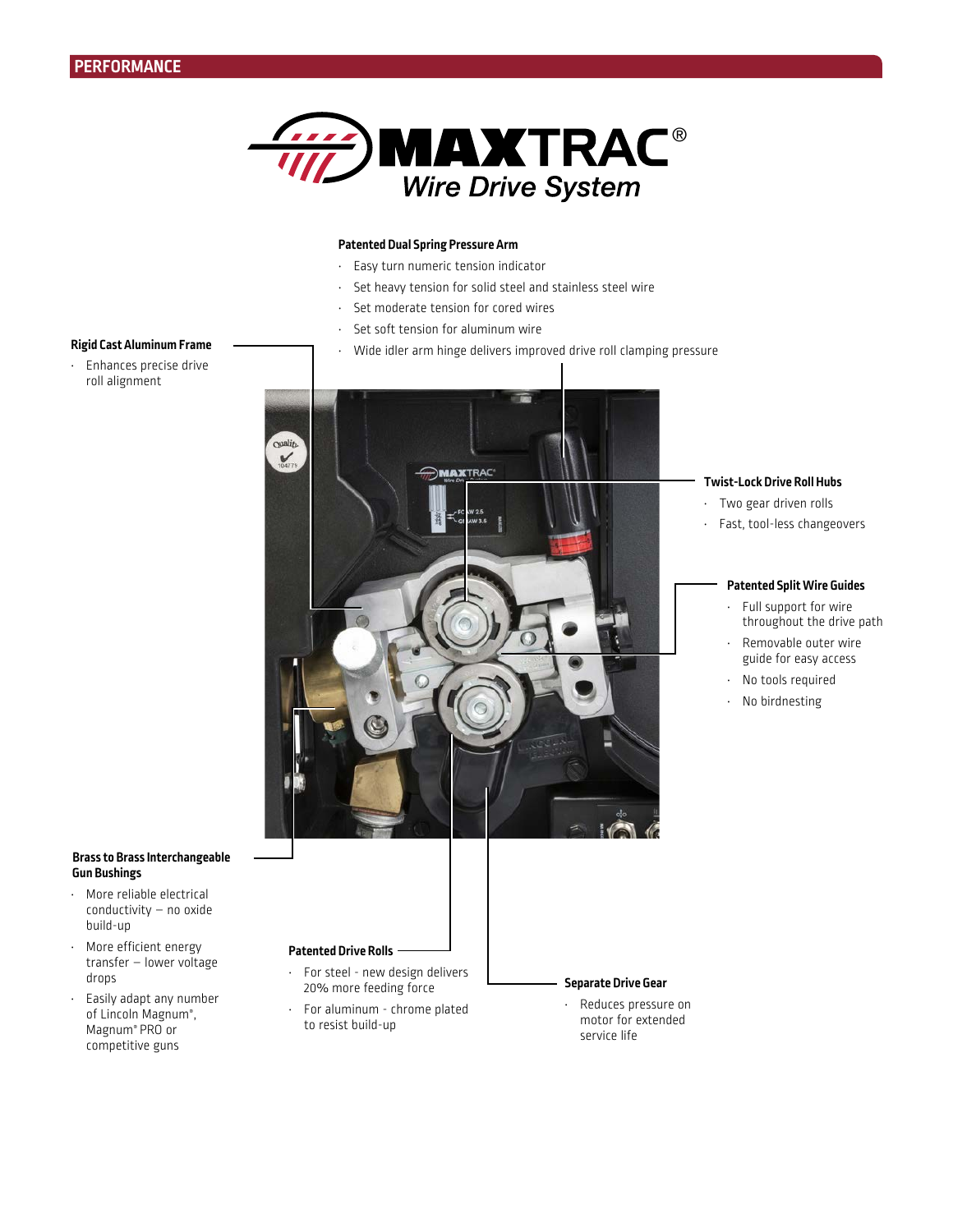## **REQUIRED ACCESSORIES**

## **FEED PLATE GUN ADAPTERS**

| K1500-1                             | $K1500 - 2^{[1]}$          | K1500-3          | K1500-4                  | K1500-5               | K489-7                                     |
|-------------------------------------|----------------------------|------------------|--------------------------|-----------------------|--------------------------------------------|
| Lincoln Style                       | Tweco <sup>®</sup> #2 - #4 | Tweco #5         | Miller <sup>®</sup> Guns | OXO <sup>®</sup> Guns | Fast-Mate™/Euro                            |
| Compatible gun                      | Compatible gun             | Compatible gun   | Compatible gun           |                       | Connector                                  |
| connector kits:                     | connector kits:            | connector kits:  | connector kits:          |                       | Compatible with weld                       |
| K466-1<br>K613-1                    | K466-10<br>K466-2          | K613-7<br>K613-2 | K466-3<br>K613-3         |                       | guns with Fast-Mate™<br>or Euro connectors |
| K613-6                              | K466-6                     |                  |                          |                       |                                            |
| K466-8                              | $\sqrt{2}$                 |                  |                          |                       |                                            |
|                                     |                            |                  |                          |                       |                                            |
|                                     |                            |                  |                          |                       |                                            |
| <sup>fo</sup> Installed in machine. |                            |                  |                          |                       |                                            |
|                                     |                            |                  |                          |                       |                                            |

## **MA XTR AC DRIVE ROLL & WIRE GUIDE KITS**

| Description                                            | Product No.  |
|--------------------------------------------------------|--------------|
| <b>Steel Wire Sizes</b><br>(includes stainless steel): |              |
| $.023 - .030$ in $[0.6 - 0.8$ mm                       | KP1696-030S  |
| .035 in [0.9 mm]                                       | KP1696-035S  |
| .045 in [1.2 mm]                                       | KP1696-045S  |
| .052 in [1.4 mm]                                       | KP1696-052S  |
| .035, .045 in [0.9, 1.2 mm]                            | KP1696-1     |
| .040 in [1.0 mm]                                       | KP1696-2     |
| 1/16 in [1.6 mm]                                       | KP1696-1/16S |
| <b>Cored Wire Sizes:</b>                               |              |
| .030 -.035 in [0.8 - 0.9 mm]                           | KP1697-035C  |
| .040 - .045 in [1.0 - 1.2 mm]                          | KP1697-045C  |
| .052 in [1.4 mm]                                       | KP1697-052C  |
| 1/16 in [1.6 mm]                                       | KP1697-1/16C |
| <b>Steel or Cored Wire Sizes:</b>                      |              |
| .068-.072 in [1.8 mm]                                  | KP1697-068   |
| $5/64$ in (2.0 mm)                                     | KP1697-5/64  |
| $3/32$ in $[2.4$ mm                                    | KP1697-3/32  |
| <b>Aluminum Wire Sizes:</b>                            |              |
| .035 in (0.9 mm)                                       | KP1695-035A  |
| .040 in [1.0 mm]                                       | KP1695-040A  |
| 3/64 in [1.2 mm]                                       | KP1695-3/64A |
| 1/16 in [1.6 mm]                                       | KP1695-1/16A |
|                                                        |              |

## **WELD POWER CABLES**

|           | Description                                                                               | Product No. |  |
|-----------|-------------------------------------------------------------------------------------------|-------------|--|
| 1/0 Cable | Twist Mate <sup>™</sup> to Lug, 1/0, 350A, 60% duty cycle,<br>10 ft. [3.0 m]              | K1840-10    |  |
|           | Twist Mate to Twist Mate, 1/0, 350A,<br>60% duty cycle, 25 ft. (7.6 m)                    | K1841-25    |  |
| 2/0 Cahle | Tweco-Style male plug and female receptacle,<br>2/0, 350A 60% duty cycle, 50 ft. [15.2 m] | K2485-2     |  |
|           | Tweco-Style male plug and 0.53 in. lug, 2/0,<br>350A, 60% duty cycle, 50 ft. [15.2 m]     | K2484-2     |  |
|           | Twist Mate to Twist Mate, 2/0, 350A,<br>60% duty cycle, 50 ft. (15.2 m)                   | K1841-50    |  |
| 3/0 Cable | Tweco-Style male plug and female receptacle 3/0,<br>600A, 60% duty cycle, 50 ft. (15.2 m) | K2485-3     |  |
|           | Tweco-Style male plug and 0.53 lug, 3/0, 600A,<br>60% duty cycle, 50 ft. (15.2 m)         | K2484-3     |  |
|           | Lug to Lug, 3/0, 600A, 60% duty cycle,<br>10 ft. [3.0 m]                                  | K1842-10    |  |
|           | Lug to Lug, 3/0, 600A, 60% duty cycle,<br>35 ft. (10.6 m)                                 | K1842-35    |  |
|           | Lug to Lug, 3/0, 600A, 60% duty cycle,<br>60 ft. [18.2 m]                                 | K1842-60    |  |
| 4/0 Cable | Lug to Lug, 4/0, 600A, 60% duty cycle,<br>110 ft. [33.5 m]                                | K1842-110   |  |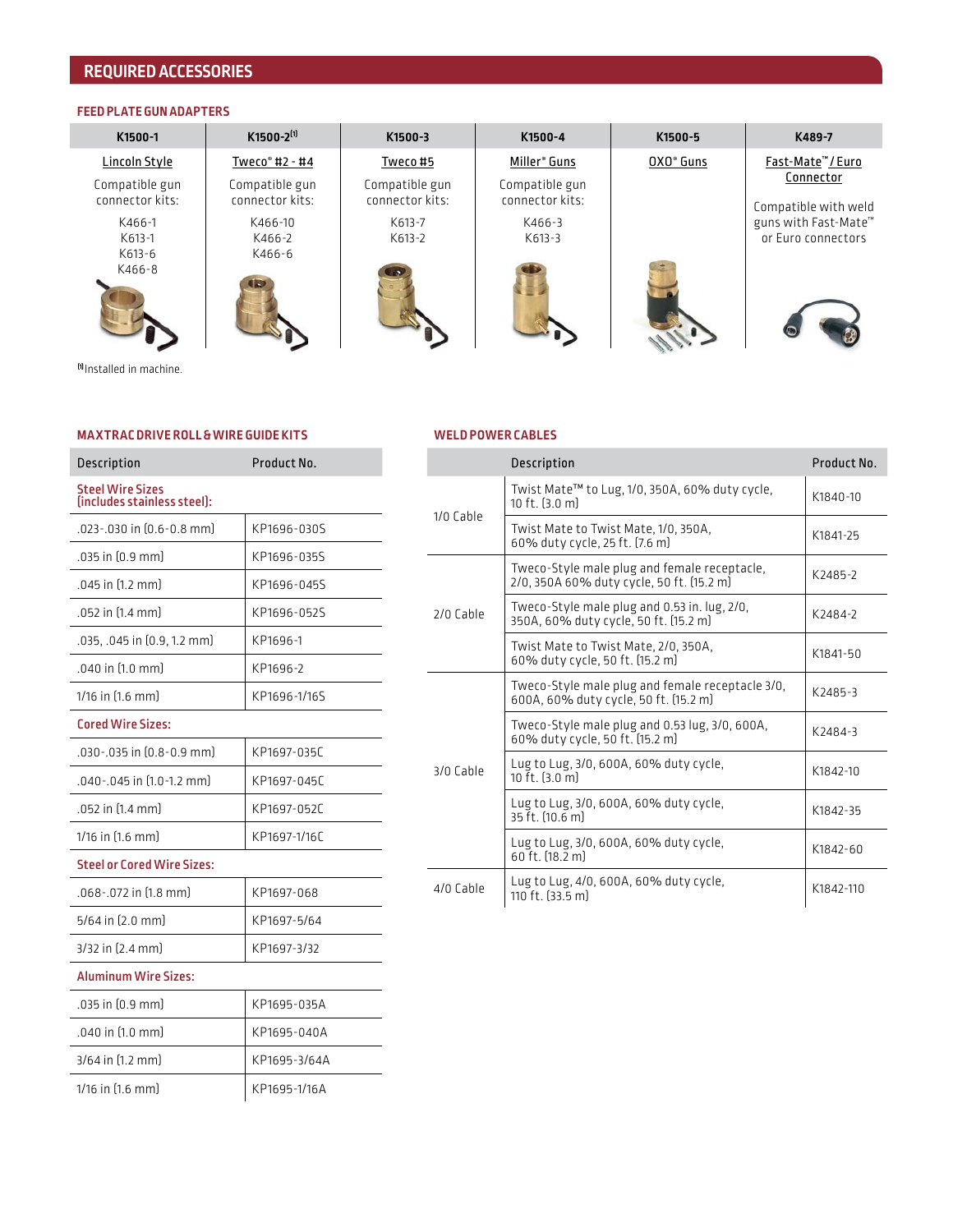|             | <b>Product Number</b>   | <b>Product Name</b>                              | Description                                                                                                                                                                                                                                                                         |
|-------------|-------------------------|--------------------------------------------------|-------------------------------------------------------------------------------------------------------------------------------------------------------------------------------------------------------------------------------------------------------------------------------------|
|             | See Publication E12.111 | K126 PRO<br>Innershield Gun                      | 350A, 60% duty cycle, air cooled gun for<br>Innershield, flux cored, self shielded, welding.<br>Magnum PRO expendable parts.                                                                                                                                                        |
|             | See Publication E12.05  | Magnum PRO Curve<br>Semiautomatic Guns           | Magnum PRO Curve guns for MIG or flux-cored, gas shielded welding<br>combine our classic curved handle with our Copper Plus contact tips and<br>Magnum PRO gun expendables to deliver long hours of fabrication welding<br>with less frequent tip and gun expendable parts changes. |
|             | K3416-70                | Tweco style plug                                 | Male, 1/0 - 2/0                                                                                                                                                                                                                                                                     |
|             | K3417-70                | Tweco style receptacle                           | Female, 1/0 - 2/0                                                                                                                                                                                                                                                                   |
|             | K3416-90                | Tweco style plug                                 | Male, 3/0 - 4/0                                                                                                                                                                                                                                                                     |
|             | K3417-90                | Tweco style receptacle                           | Female, 3/0 - 4/0                                                                                                                                                                                                                                                                   |
| Charles Co. | K852-70                 | <b>Twist Mate Plug</b>                           | Male, 1/0 - 2/0                                                                                                                                                                                                                                                                     |
|             | K852-95                 | <b>Twist Mate Plug</b>                           | Male, 3/0                                                                                                                                                                                                                                                                           |
|             | K1759-70                | <b>Twist Mate Receptacle</b>                     | Female, 1/0 - 2/0                                                                                                                                                                                                                                                                   |
|             | K1759-95                | <b>Twist Mate Receptacle</b>                     | Female, 3/0                                                                                                                                                                                                                                                                         |
|             | K2487-1                 | Lug to Tweco<br>style adapter                    | Female Tweco style receptacle that attaches to standard 1/2" output terminals                                                                                                                                                                                                       |
|             | K586-1                  | Deluxe Adjustable<br><b>Gas Regulator</b>        | Deluxe gas regulator for mixed gasses, adapter for CO2 and 10ft. [3.0m] Hose.                                                                                                                                                                                                       |
|             | K283                    | Portable Digital Wire Feed<br><b>Speed Meter</b> | When clamped on an exposed section of continuously fed electrode,<br>unit reads wire feed speed in inches per minute.                                                                                                                                                               |